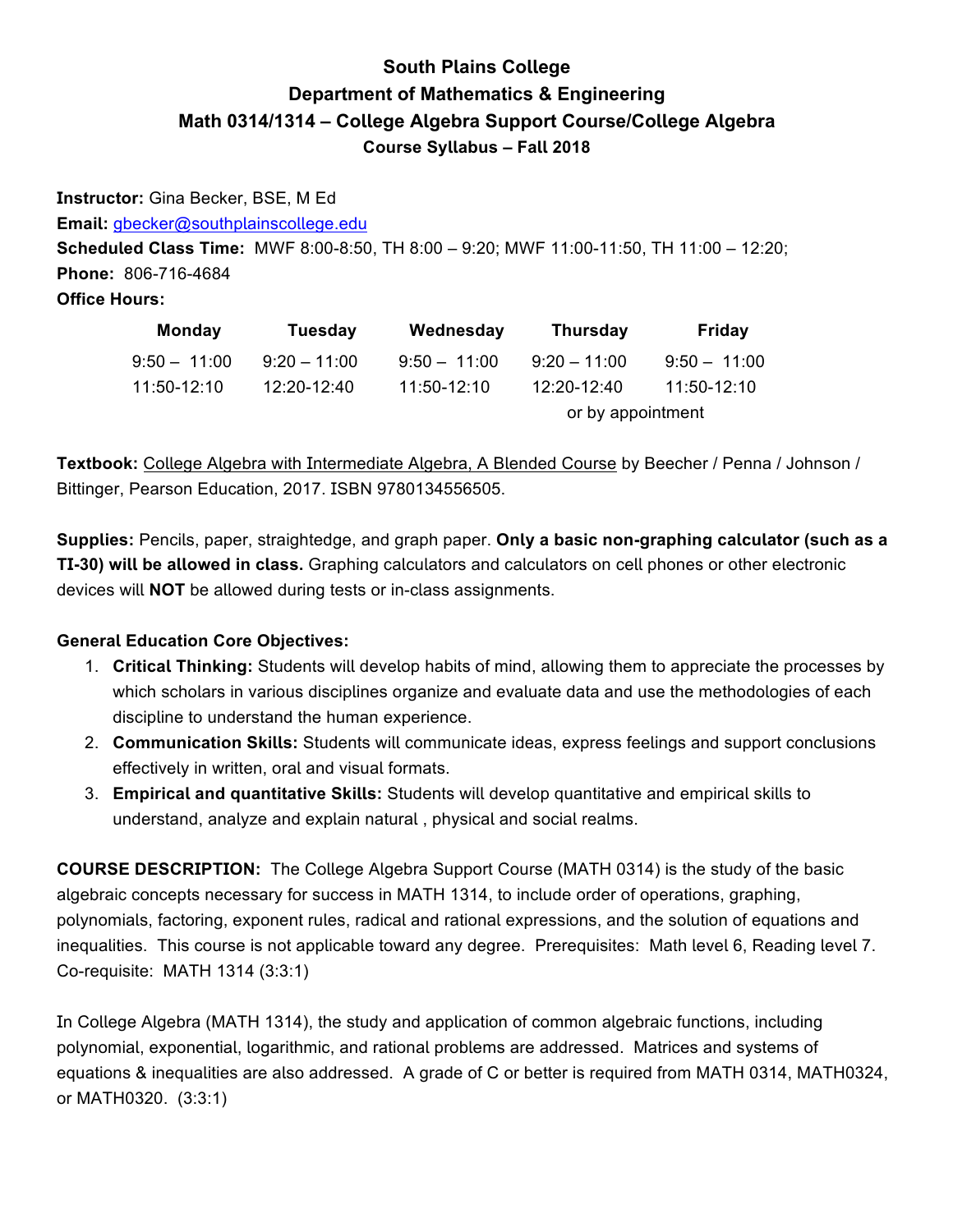#### **Student Learning Outcomes/Competencies:**

#### **Math 0314**

- 1. Upon successful completion of this course, the student will be able to:
- 2. Perform order of operations of real numbers.
- 3. Perform operations using integer and rational exponents.
- 4. Factor and perform operations with polynomials.
- 5. Simplify and perform operations with rational expressions.
- 6. Simplify and perform operations with radical expressions.
- 7. Solve linear equations and equalities of a single variable.
- 8. Solve quadratic equations by factoring and quadratic formula.
- 9. Solve systems of two linear equations in two variables.
- 10. Graph linear and quadratic functions.

#### **Math 1314**

- 1. Demonstrate and apply knowledge of properties of functions, including domain and range, operations, compositions, and inverses.
- 2. Recognize and apply polynomial, rational, radical, exponential and logarithmic functions and solve related equations.
- 3. Apply graphing techniques.
- 4. Evaluate all roots of higher degree polynomial and rational functions.
- 5. Recognize, solve, and apply systems of linear equations using matrices.

**Course Requirements:** To achieve success in this class, a student should attend all class meetings, take notes and participate in class, and complete all homework assignments and examinations, including the final examination.

**Attendance Policy:** Your attendance and active participation is vital to your success in this class. Attendance will be taken at the beginning of each class meeting. Should you arrive after attendance has been taken you will be marked as tardy for that class. Two tardies will be considered as one absence. Leaving class early will be counted as a tardy. If you exceed 5 absences during the course of the semester, you may be dropped from this course with a grade of X or F.

**Course Expectations:** Attend class, be on time, do homework, and be prepared to participate. Turn off and put away all electronic devices when you enter the classroom and keep off for the duration of the class.

#### **Assignments and Grading:**

Homework and Quizzes: Homework assignments will be given daily. Work the problems on lined notebook paper. Write the problem, show all work and clearly identify your answer. Late homework will not be **accepted and no points will be given.** Each homework assignment is worth 0.5 points. Quizzes will be given weekly on non-exam weeks and no makeup quizzes will be offered. Each quiz is worth 1 point. Missing a quiz will result in 0 points for that quiz.

Exams: Your course grade will include seven unit exams. Each exam will be worth 8 points and the final comprehensive exam will be worth 20 points. Your final exam grade will take the place of your lowest exam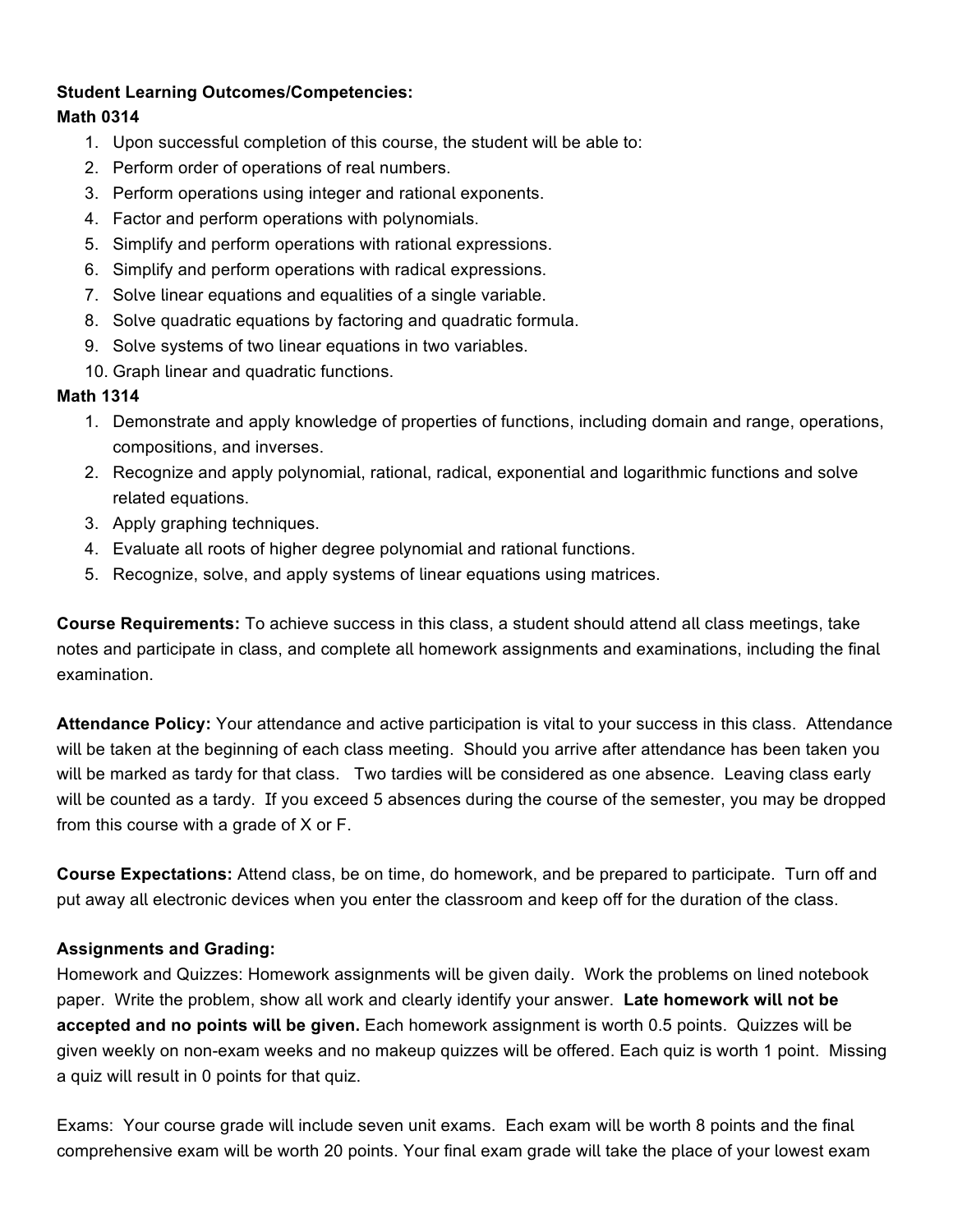grade, if it is a higher score and you have fewer than 3 zeroes.

Your final point value will determine your letter grade for this class and will be determined by the following scale:

| A - 90-100    | $D - 60 - 69$ |
|---------------|---------------|
| $B - 80 - 89$ | F - 0-59      |
| $C - 70-79$   |               |

If you make a grade of A, B, or C then that is the grade you will be awarded for both halves of the course. However, if you COMPLETE THE COURSE and make a grade of D or F, then your grade for the Math 0314 course will be assessed at your professor's discretion. If you pass Math 0314 but not the Math 1314 portion of the course you will be able to register for Math 1314 in future semesters.

**Tutoring:** Students may obtain free tutoring through the Learning Center in Holden Hall.

**Classroom Civility:** Students are expected to be respectful of their fellow classmates and maintain a classroom environment that is conducive to learning. Turn off all cell phones and other electronic devices before entering the room. The instructor reserves the right to ask a student to leave if his/her cell phone is left on and disrupts the class. Refrain from using offensive language, tobacco or vape products, or otherwise being disruptive in class. Food and/or drinks are NOT allowed in the classroom.

**Academic Honesty:** Students are expected to uphold the ideas of academic honesty. Academic dishonesty includes, but is not limited to, cheating on tests, collaborating with another student during a test, copying another student's work, using materials not authorized, and plagiarism. Students who do not follow the academic honesty policy will receive a grade of zero for the assignment, and may be dropped from the course with an F, or face possible suspension from the college. *Math apps, smart phones, smart watches and graphing calculators are not allowed in this class.* 

**Equal Opportunity:** South Plains College strives to accommodate the individual needs of all students in order to enhance their opportunities for success in the context of a comprehensive community college setting. It is the policy of South Plains College to offer all educational and employment opportunities without regard to race, color, national origin, religion, gender, disability or age.

**Diversity and Learning Environment:** In this class, the teacher will establish and support an environment that values and nurtures individual and group differences and encourages engagement and interaction. Understanding and respecting multiple experiences and perspectives will serve to challenge and stimulate all of us to learn about others, about the larger world and about ourselves. By promoting diversity and intellectual exchange, we will not only mirror society as it is, but also model society as it should and can be.

**ADA Accommodation:** Students with disabilities, including but not limited to physical, psychiatric or learning disabilities, who wish to request accommodations in this class should notify the Special Services Office early in the semester so that the appropriate arrangements may be made. In accordance with federal law, a student requesting accommodations must provide acceptable documentation of his/her disability to the Special Services Coordinator. For more information, call or visit the Special Services Office in Reese Center Building 8, 806-716-4675 or call or visit the Disability Services Office in the Student Health & Wellness Office, 806-716-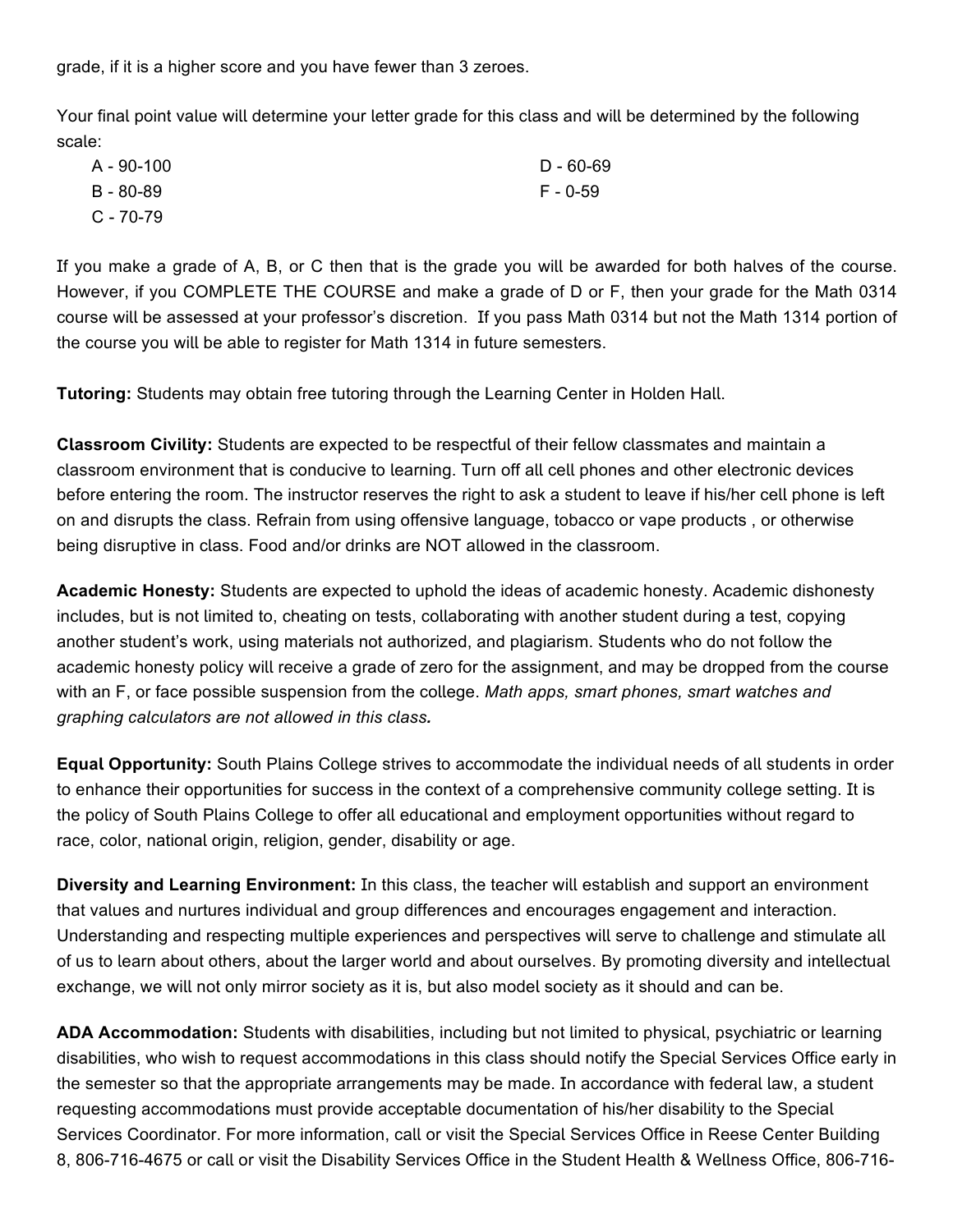#### 2577.

**Campus Concealed Carry:** Texas Senate Bill - 11 (Government Code 411.2031, et al.) authorizes the carrying of a concealed handgun in South Plains College buildings only by persons who have been issued and are in possession of a Texas License to Carry a Handgun. Qualified law enforcement officers or those who are otherwise authorized to carry a concealed handgun in the State of Texas are also permitted to do so. Pursuant to Penal Code (PC) 46.035 and South Plains College policy, license holders may not carry a concealed handgun in restricted locations. For a list of locations, please refer to the SPC policy at: (http://www.southplainscollege.edu/human\_resources/policy\_procedure/hhc.php) Pursuant to PC 46.035, the open carrying of handguns is prohibited on all South Plains College campuses. Report violations to the College Police Department at 806-716-2396 or 9-1-1.

**SEXUAL MISCONDUCT:** As a faculty member, I am deeply invested in the well-being of each student I teach. I am here to assist you with your work in this course. If you come to me with other non-course-related concerns, I will do my best to help. It is important for you to know that all faculty members are mandated reporters of any incidents of sexual misconduct. That means that I cannot keep information about sexual misconduct confidential if you share that information with me. Dr. Lynne Cleavinger, the Director of Health & Wellness, can advise you confidentially as can any counselor in the Health & Wellness Center. They can also help you access other resources on campus and in the local community. You can reach Dr. Cleavinger at 716-2563 or Icleavinger@southplainscollege.edu or go by the Health and Wellness Center. You can schedule an appointment with a counselor by calling 716-2529.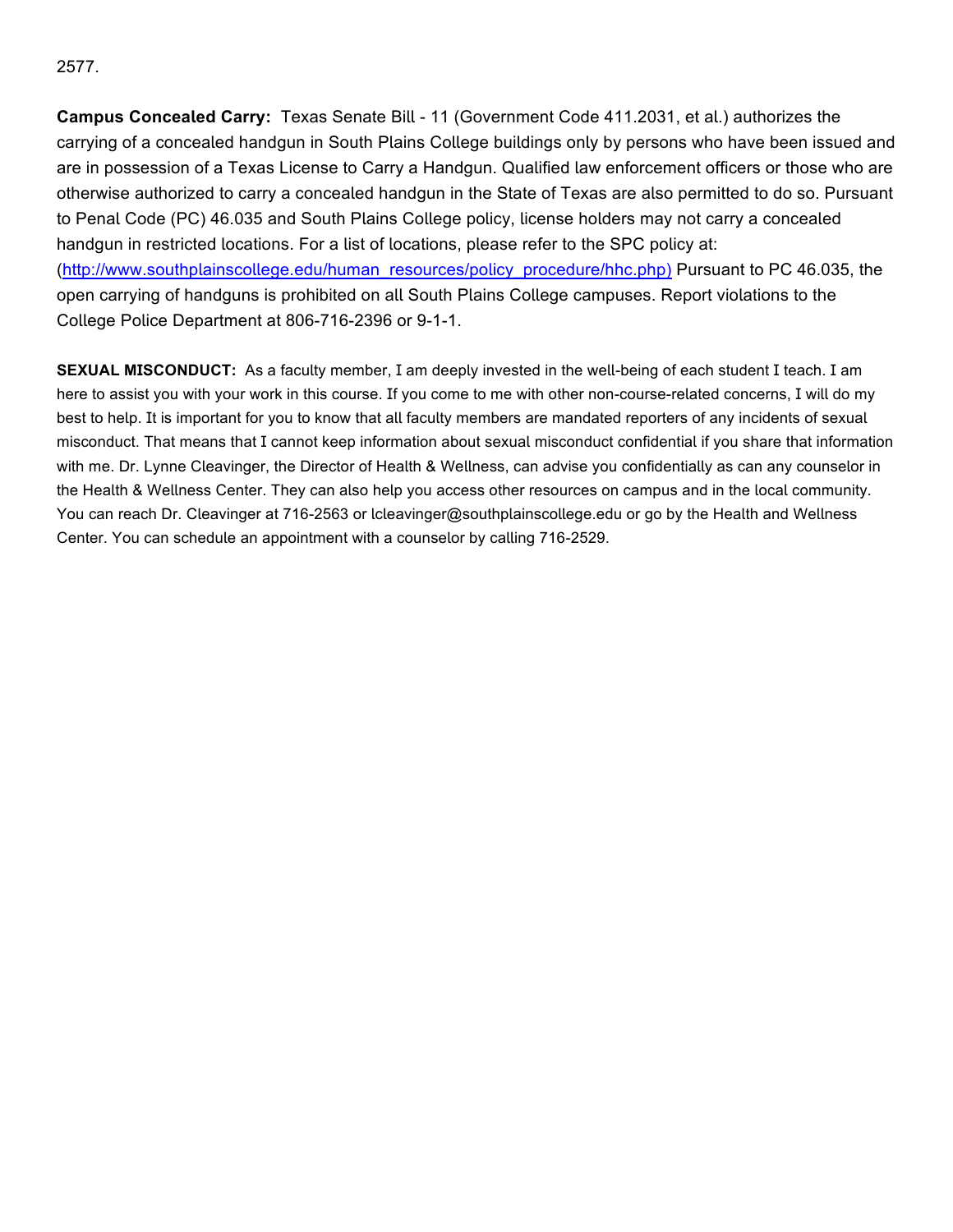## **Tentative Course Schedule**

| <b>Week</b>    | <b>Monday</b>           | <b>Tuesday</b>             | Wednesday                  | <b>Thursday</b>           | Friday                   |
|----------------|-------------------------|----------------------------|----------------------------|---------------------------|--------------------------|
|                | <b>August 27</b>        | <b>August 28</b>           | <b>August 29</b>           | August 30                 | <b>August 31</b>         |
|                | Syllabus                | R2 - Operations with       | R 2.5 - Operations         | R 3 - Exponential         | R 5 - Evaluating         |
|                |                         | <b>Real Numbers</b>        | with Fractions;            | Notation and Order        | Algebraic                |
| 1              |                         |                            | Conversions to %           | of Operations             | Expressions              |
|                |                         |                            | and Decimals               | $R$ 4 – Introduction to   |                          |
|                |                         |                            |                            | Algebraic                 |                          |
|                |                         |                            |                            | Expressions               |                          |
|                | September 3             | September 4                | September 5                | September 6               | September 7              |
|                |                         | R 6 - Simplifying          | 1.1 - Solving              | 1.2 - Formulas and        | $1.4 - Sets$ ,           |
|                | <b>HOLIDAY</b>          | Algebraic                  | Equations                  | Applications              | Inequalities, and        |
| $\overline{2}$ |                         | Expressions                |                            | 1.3 - Applications        | <b>Interval Notation</b> |
|                |                         | R 7 - Properties of        |                            | and Problem Solving       |                          |
|                |                         | Exponents and              |                            |                           |                          |
|                |                         | <b>Scientific Notation</b> |                            |                           |                          |
|                | September 10            | September 11               | September 12               | September 13              | September 14             |
|                | $1.5$ – Intersections,  | 1.6 - Absolute-Value       | 12 <sup>th</sup> Class Day | Exam 1                    | 2.1 - Graphs of          |
| 3              | Unions, and             | Equations and              | Review                     |                           | Equations                |
|                | Compound                | Inequalities               |                            |                           |                          |
|                | Inequalities            |                            |                            |                           |                          |
|                | September 17            | September 18               | September 19               | September 20              | September 21             |
|                | 2.2 - Functions and     | 2.3 - Finding Domain       | 2.5 - Linear functions     | 2.6 - More on Linear      | Review                   |
| 4              | graphs                  | and Range                  |                            | <b>Functions</b>          |                          |
|                |                         | 2.4 - The Algebra of       |                            |                           |                          |
|                |                         | Functions                  |                            |                           |                          |
|                | September 24            | September 25               | September 26               | September 27              | September 28             |
|                | Exam 2                  | 3.1 - Systems of           | 3.3 - Solving by           | 3.4 - Solving Applied     | $4.1 - Introduction to$  |
|                |                         | Equations in Two           | Elimination                | Problems                  | Polynomials and          |
| 5              |                         | Variables                  |                            |                           | Polynomial               |
|                |                         | 3.2 - Solving by           |                            |                           | <b>Functions</b>         |
|                |                         | Substitution               |                            |                           |                          |
|                | October 1               | October 2                  | October 3                  | October 4                 | October 5                |
|                | 4.2 - Multiplication of | 4.3 - Introduction to      | $4.5 - Factoring$          | $4.6 - Special$           | 4.7 - Factoring:         |
| 6              | Polynomials             | Factoring                  | Trinomials                 | Factoring                 |                          |
|                | 12.7 Binomial           | 4.4 - Factoring            |                            |                           |                          |
|                | Theorem                 | Trinomials                 |                            |                           |                          |
|                | October 8               | October 9                  | October 10                 | October 11                | October 12               |
|                | 4.8 - Applications of   | Review                     | Exam 3                     | 5.5 - Solving             | <b>SPC Fall Break</b>    |
|                | Polynomial              |                            |                            | <b>Rational Equations</b> |                          |
| $\overline{7}$ | Equations and           |                            |                            |                           |                          |
|                | Functions               |                            |                            |                           |                          |
|                |                         |                            |                            |                           |                          |
|                |                         |                            |                            |                           |                          |
|                | October 15              | October 16                 | October 17                 | October 18                | October 19               |
| 8              | 5.6 - Applications      | 6.1 - Radical              | $6.3 -$ Simplifying        | 6.6 - Solving Radical     | Review                   |
|                |                         |                            |                            |                           |                          |